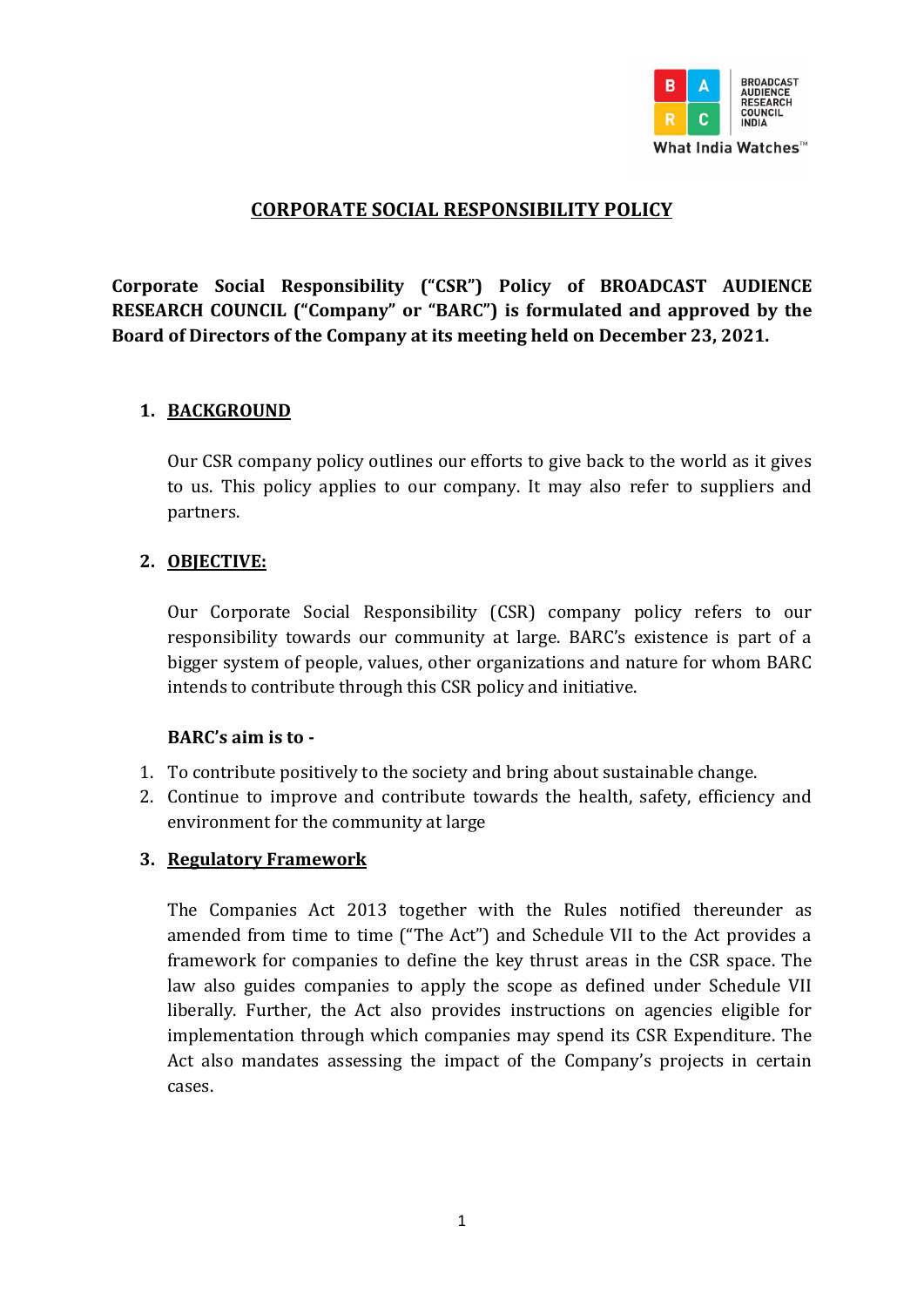

#### 4. MEASURES

The following is the list of CSR projects or programs which the Company may undertake pursuant to Schedule VII of the Companies Act, 2013:

- i. contribution to the prime minister's national relief fund [or Prime Minister's Citizen Assistance and Relief in Emergency Situations Fund (PM CARES Fund)] or any other fund set up by the central govt. for socio economic development and relief and welfare of the schedule caste, tribes, other backward classes, minorities and women
- ii. ensuring environmental sustainability, ecological balance, protection of flora and fauna, animal welfare, agroforestry, conservation of natural resources and maintaining quality of soil, air and water including contribution to the Clean Ganga Fund setup by the Central Government for rejuvenation of river Ganga
- iii. measures for the benefit of armed forces veterans, war widows and their dependents, Central Armed Police Forces (CAPF) and Central Para Military Forces (CPMF) veterans, and their dependents including widows
- iv. Eradicating hunger, poverty and malnutrition, promoting health care including preventive health care and sanitation including contribution to the Swach Bharat Kosh set-up by the Central Government for the promotion of sanitation] and making available safe drinking water.
- v. promoting education, including special education and employment enhancing vocation skills especially among children, women, elderly and the differently abled and livelihood enhancement projects.
- vi. promoting gender equality, empowering women, setting up homes and hostels for women and orphans; setting up old age homes, day care centres and such other facilities for senior citizens and measures for reducing inequalities faced by socially and economically backward groups.
- vii. protection of national heritage, art and culture including restoration of buildings and sites of historical importance and works of art; setting up public libraries; promotion and development of traditional art and handicrafts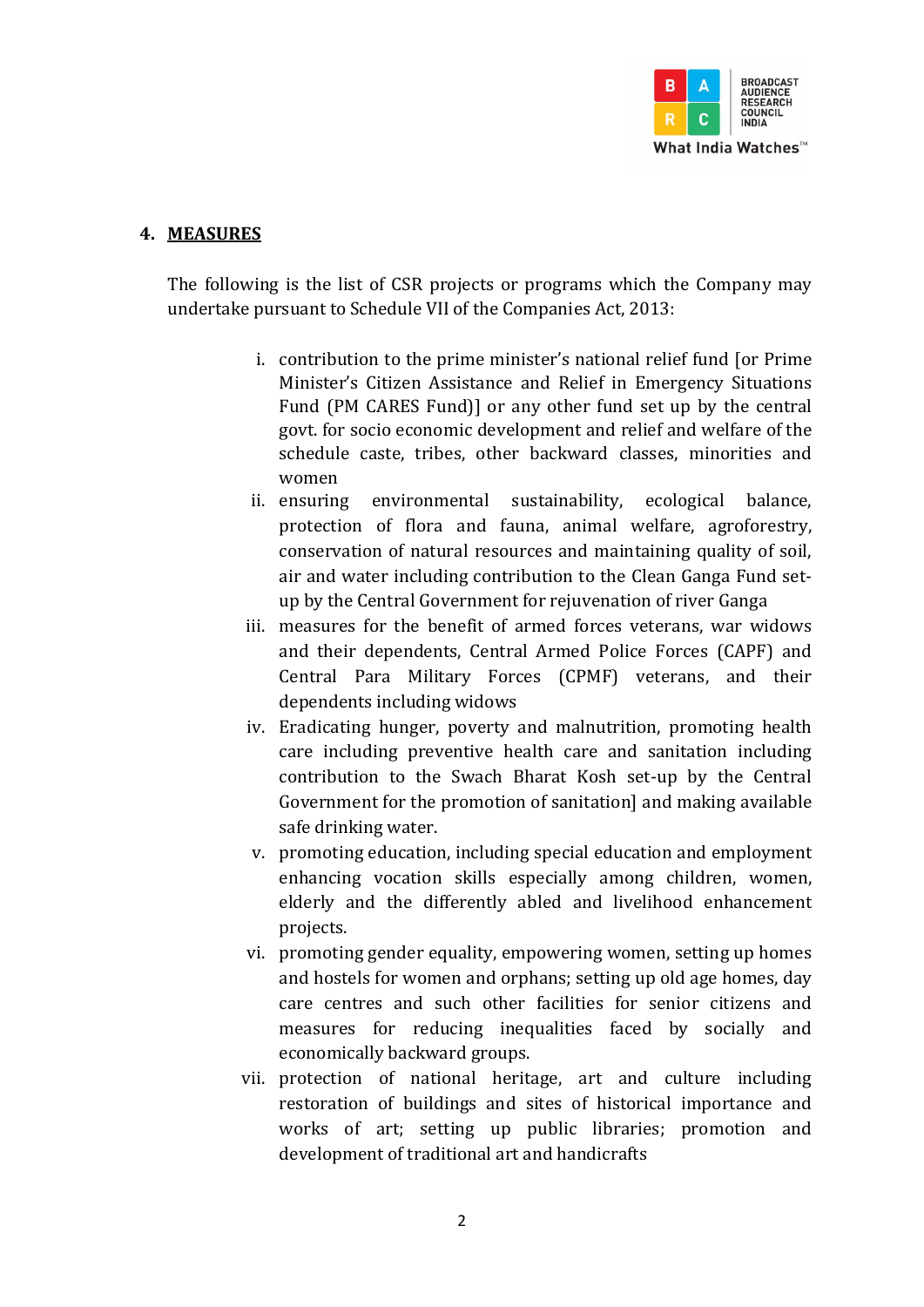

viii. (a) Contribution to incubators or research and development projects in the field of science, technology, engineering and medicine, funded by the Central Government or State Government or Public Sector Undertaking or any agency of the Central Government or State Government; and

(b)Contributions to public funded Universities; Indian Institute of Technology (IITs); National Laboratories and autonomous bodies established under Department of Atomic Energy (DAE); Department of Biotechnology (DBT); Department of Science and Technology (DST); Department of Pharmaceuticals; Ministry of Ayurveda, Yoga and Naturopathy, Unani, Siddha and Homoeopathy (AYUSH); Ministry of Electronics and Information Technology and other bodies, namely Defense Research and Development Organisation (DRDO); Indian Council of Agricultural Research (ICAR); Indian Council of Medical Research (ICMR) and Council of Scientific and Industrial Research (CSIR), engaged in conducting research in science, technology, engineering and medicine aimed at promoting Sustainable Development Goals (SDGs).

# 5. ORGANIZATIONAL MECHANISM AND RESPONSIBILITIES

a) Constitution of Corporate Social Responsibility Committee: Pursuant to Section 135 and Schedule VII of the Companies Act 2013, the Board of Directors shall constitute the Corporate Social Responsibility (CSR) Committee. The members in the committee shall be appointed by the Board of Directors of BARC which shall consist of at least two or more Board Directors.

However, where the amount to be spent by a company does not exceed fifty lakh rupees, the requirement under sub-section (1) for constitution of the Corporate Social Responsibility Committee shall not be applicable and the functions of such Committee provided under this section shall, in such cases, be discharged by the Board of Directors of such company.

The members in the committee shall be appointed by the Board of Directors of BARC which shall consist of at least two or more Board Directors.

Provided that where a company is not required to appoint an independent director under sub-section (4) of section 149, it shall have in its Corporate Social Responsibility Committee two or more Directors.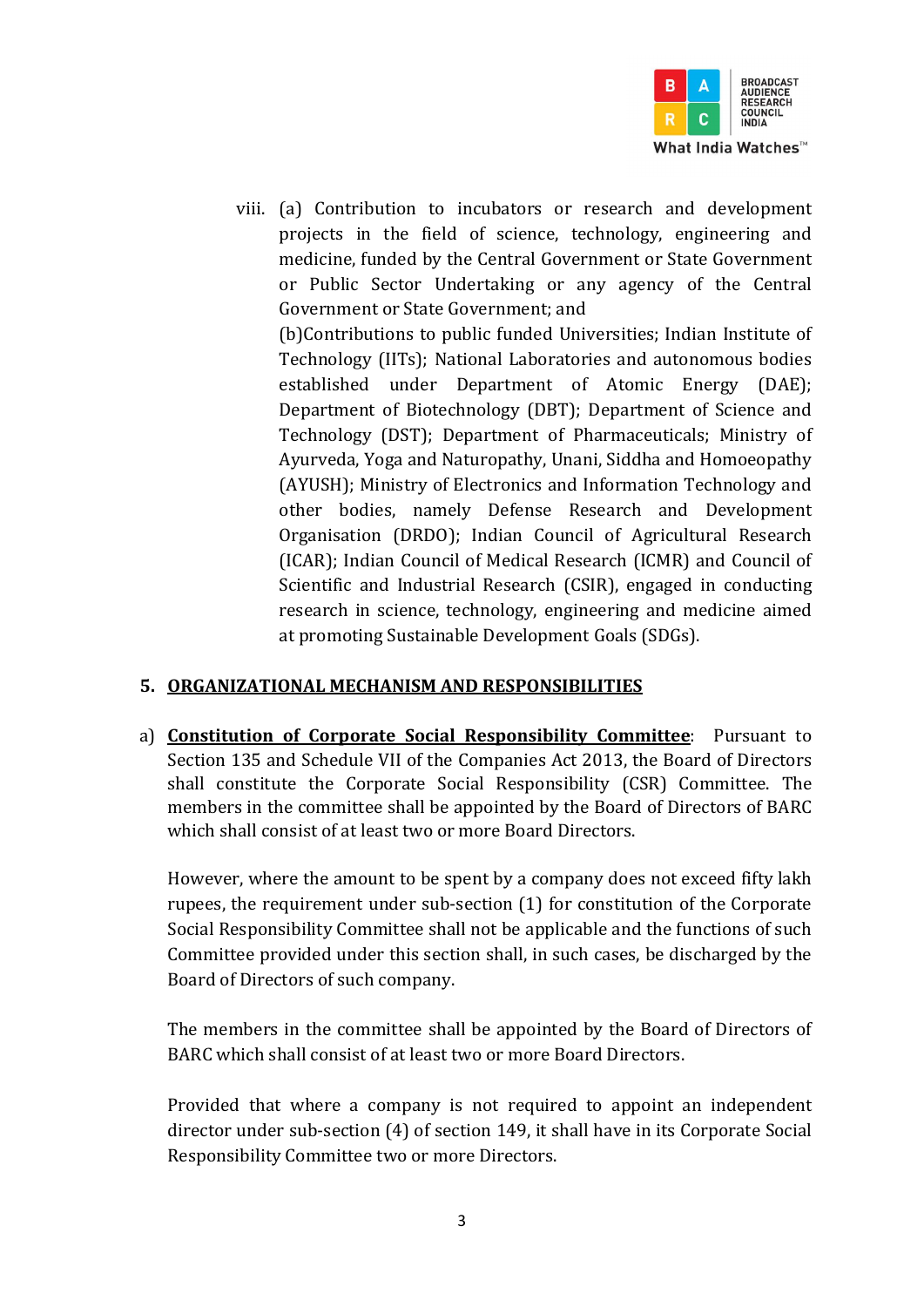

# b) Function of CSR Committee and the Board of Directors:

The CSR Committee shall –

- Formulate and recommend to the Board, a CSR policy, and activities to be undertaken by the company as per Schedule VII of Companies Act, 2013.
- Recommend the amount of expenditure to be incurred on the activities; and
- **Monitor the Policy of the company from time to time.**
- To submit reports to the Board of Directors in respect of the CSR activities undertaken by BARC and
- To decide on the locations for CSR activities.

The Board of Directors shall –

- consider the recommendations made by the CSR Committee and approve the CSR programs for BARC, causes that the company proposes to support, programs to be undertaken by the company, modalities of operation and the budget for the activities;
- Formulate and approve revisions to the CSR Policy
- Formulate an Annual Action Plan (including any revisions thereto);
- Identify projects of the Company as 'Ongoing Projects';
- Approve the annual CSR expenditure budget
- Ensure that the activities included in CSR Policy of the company are undertaken by the Company;
- Review implementation of CSR activities of the Company within the applicable framework;
- **Ensure that a minimum of 2% of the average net profits of the Company of** the last 3 years is spent on the CSR programs / activities of the Company;
- In case at least 2% of the average net profits of the Company of the last 3 years is not spent in a financial year, ensure that reasons for the same shall be specified in the Board's report;
- In case if the company spends an amount in excess of the requirements provided under Section 135 (5) of the Act , such company may set off such excess amount against the requirement to spend under the said section for such number of succeeding financial years and in such manner, as may be prescribed in the Rules.
- Set monitoring mechanisms in place to track the progress of each project and track these projects at a regular interval in the rules;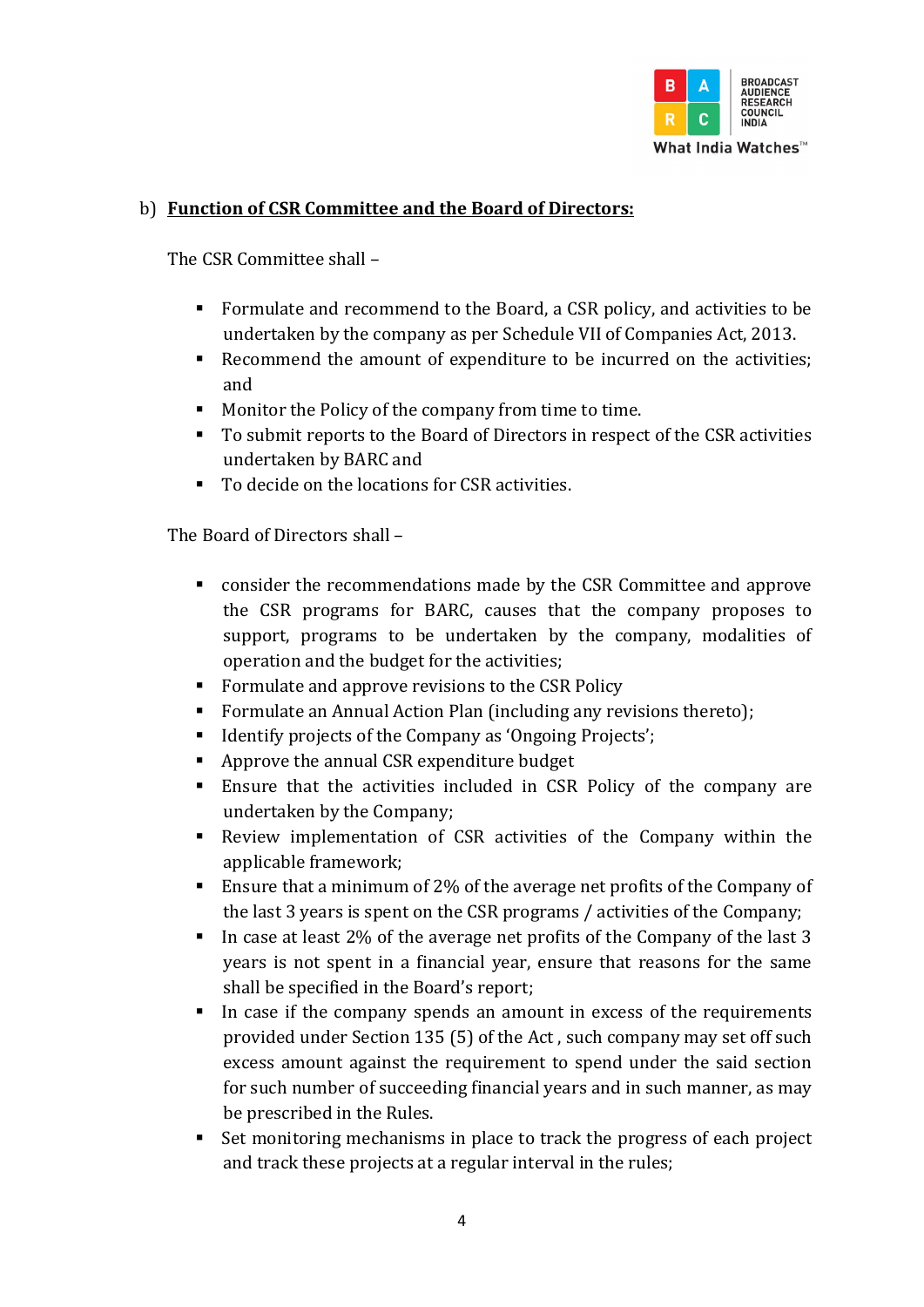

- To ensure that the Board's Report in Annual Report has details about the policy developed and implemented by the company on corporate social responsibility initiatives taken and also place it on the company's website, if any, in such manner as may be prescribed;
- Undertaking wherever appropriate benchmarking exercises with other corporates to reassure itself of the efficacy and effectiveness of Company's CSR spends.

# 6. ANNUAL ACTION PLAN

The CSR Committee/Board of Directors shall on an annual basis, recommend an Annual Action Plan to the Board for its approval. The Annual Action Plan shall include:

- a. the list of CSR projects or programmes that are approved to be undertaken in areas or subjects specified in Schedule VII of the Act;
- b. the manner of execution of such projects or programmes;
- c. the modalities of utilisation of funds and implementation schedules for the projects or programmes;
- d. monitoring and reporting mechanism for the projects or programmes; and
- e. Details of need and impact assessment, if any, for the projects undertaken by the company.

Further, the Board may during the year, at the recommendation of the CSR Committee alter such plans.

# 7. CSR BUDGET

- a) The CSR Committee/Board of Directors will abide by the provisions relating to annual expenditure on CSR activities as laid down in Section 135 of the Companies Act, 2013 read with Companies (Corporate Social Responsibility Policy) Rules, 2014 as amended from time to time.
- b) Separate account will be maintained for actual spending on each of such CSR activities.
- c) Any surplus/benefit arising out of the approved CSR Projects will also be allocated to CSR Projects only. The surplus arising out of the CSR projects or programs or activities shall not form part of the business profit of the Company.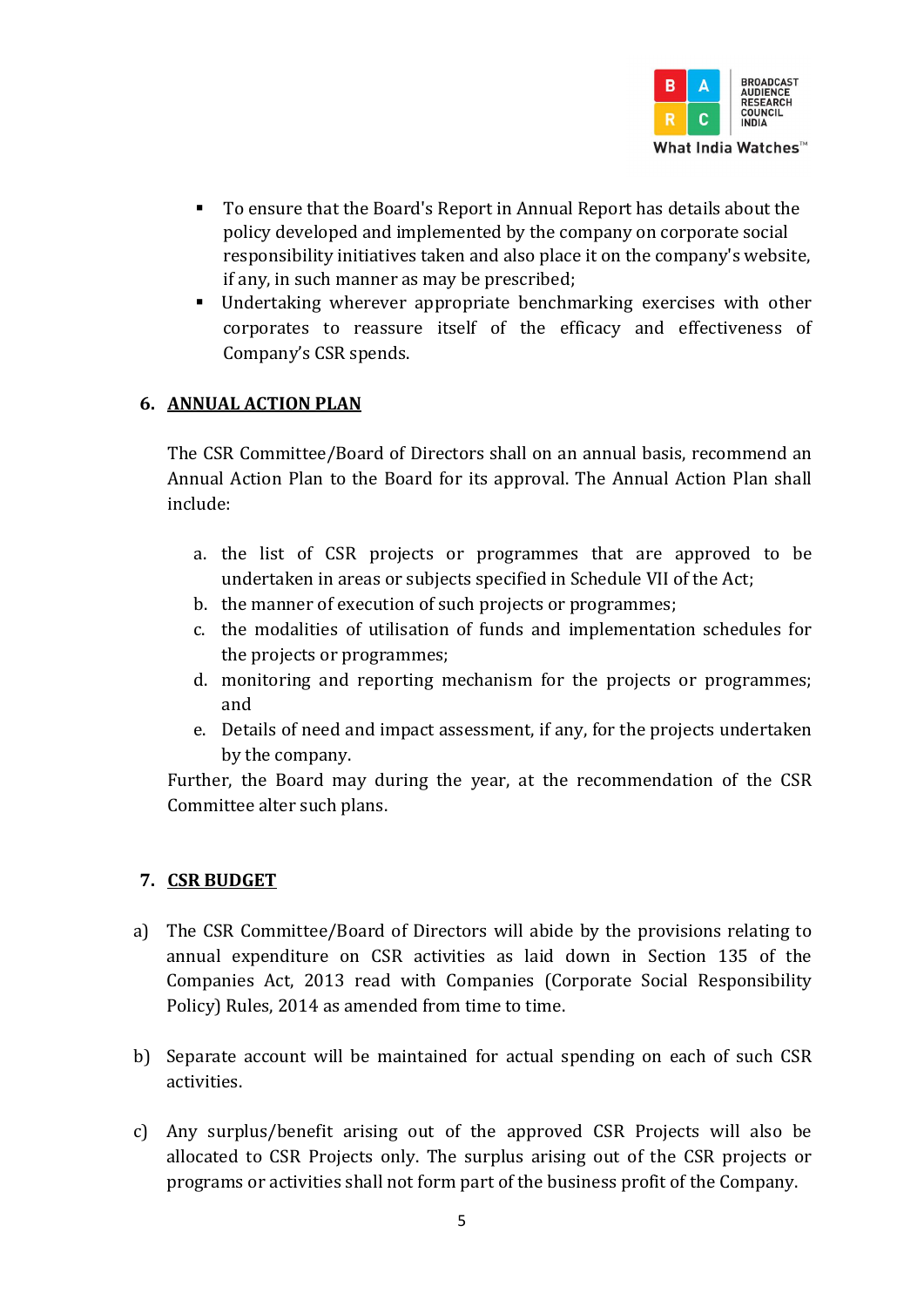

- d) CSR expenditure will include all amounts incurred/contributed by the Company towards its CSR Programs. CSR expenditure shall also include all direct and indirect expenditure incurred towards the CSR Programs as may be admissible under the regulatory framework.
- e) The overall amount to be committed towards CSR will be approved by the Board of Directors as a part of its Annual Action Plan. All projects undertaken by the Company shall be approved /ratified by the CSR Committee.
- f) In line with the requirements of the Act, Administrative overheads i.e. all expenses towards 'General Management and Administration' of CSR activities of the Company shall be capped at a maximum of 5%. Further, these would not include expenses incurred by the Company towards designing, implementation, monitoring and evaluation.
- g) During any financial year, the Annual Action Plan of the Company may be modified to include any unbudgeted expenditure, either on account of new project(s) or due to increase in the outlay for approved project(s), in the following manner:
- h) The surplus, if any, arising out of the CSR projects shall be
	- Spent on the same project which gave rise to the surplus, or
	- Transferred to the Unspent CSR Account of the company, or
	- Transferred to a fund as specified in Schedule VII of the act, or
	- Spent in accordance with the Annual Action Plan.

#### 8. TREATMENT OF UNSPENT AMOUNT

Any unspent CSR funds remaining at the end of a financial year should be transferred in any of the following ways:

• Transfer to an Unspent CSR Account: Any unspent amount from an ongoing project should be transferred within 30 days of the end of the financial year, to the specifically designated 'Unspent Corporate Social Responsibility Account' to be opened by the company. These amounts should be spent within the next three financial years, in accordance with the company's CSR policy. If these amounts remain unspent even after the three-year period, then they should be transferred, within 30 days of the end of the third financial year, to any fund specified in Schedule VII of the act (such as the PM National Relief Fund, PM CARES Fund, Disaster Management Fund, Clean Ganga Fund, and so on).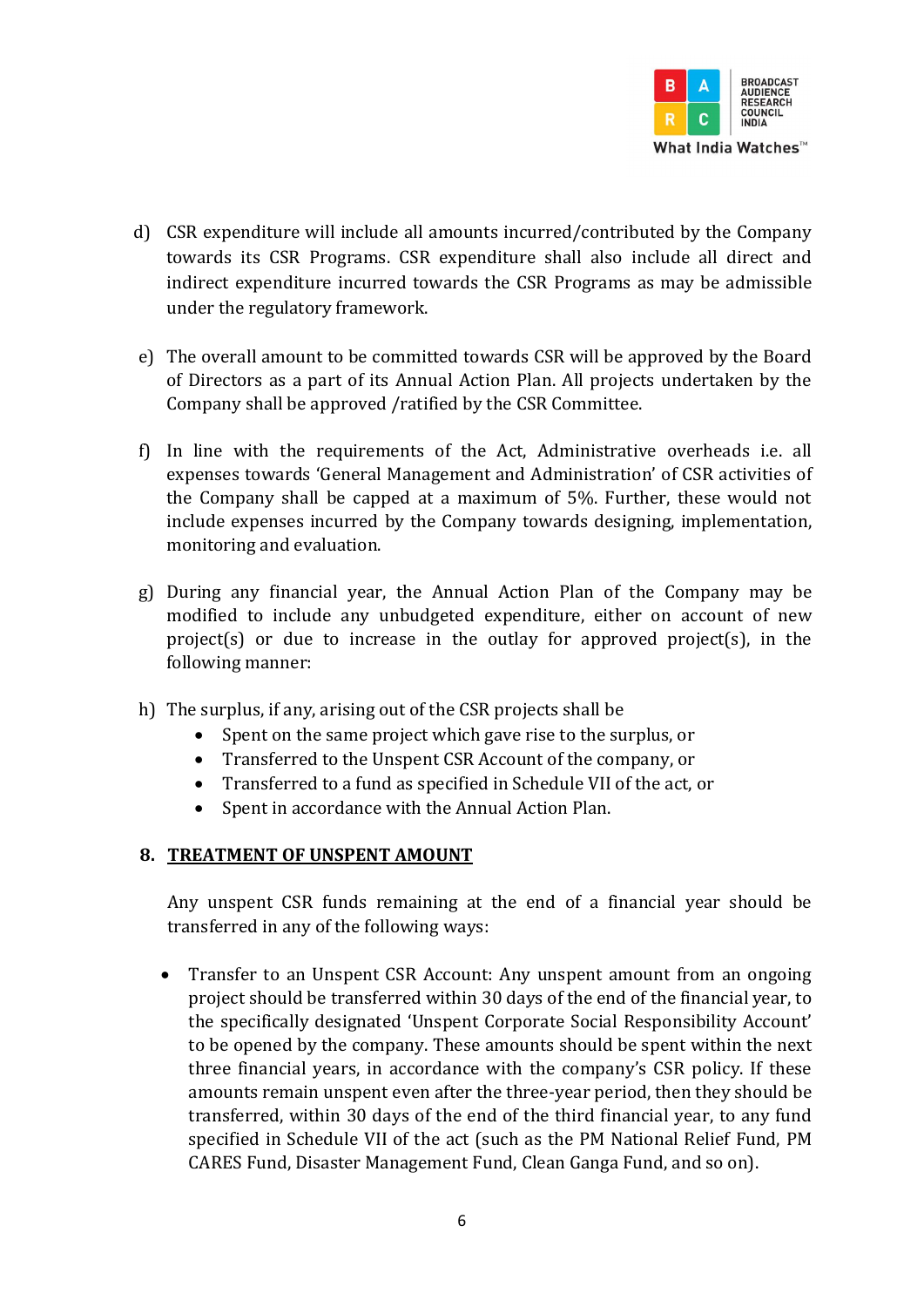

• Transfer to a Schedule VII fund: If the funds are unallocated to any CSR project, then such unspent amount shall be transferred, within six months of the end of the financial year, to any fund specified in Schedule VII of the act.

# 9. IDENTIFICATION AND IMPLEMENTATION PROCESS

- Subject to the provisions of the Act as applicable from time to time, the Company may carry out its CSR activities:
	- a. Either by itself; OR
	- b. through such Implementing Agencies permitted under the Act; OR
	- c. in collaboration with other Companies.
- CSR Projects will be identified to the best possible extent within the ambit of the identified CSR Areas;
- CSR Project as may be identified will be required to be put up to the CSR Committee of the Board and the same shall be approved by the Board of Directors of the Company;
- For each of the CSR Projects, the time period/duration of completion, purpose of Project, nature of spending, extent of coverage, modalities of execution and implementation schedules will be decided and approved in advance by CSR Committee;
- Any deviation from the approved activities, change in implementation timelines of the Project or change in intermediaries or any increase in total amount allocated shall be immediately reported to and approved by the CSR Committee and the Board of Directors of the Company.

#### 10.MONITORING AND REPORTING FRAMEWORK

- a) BARC will institute a well-defined monitoring and evaluation mechanism to ensure that each CSR project has:
- i. Objectives developed out of societal needs.
- ii. Targets, timelines, and measurable parameters wherever possible.
- iii. A progress monitoring and reporting framework aligned to the requirements of Section 135 of the Companies Act, 2013 and the Rules framed thereunder.